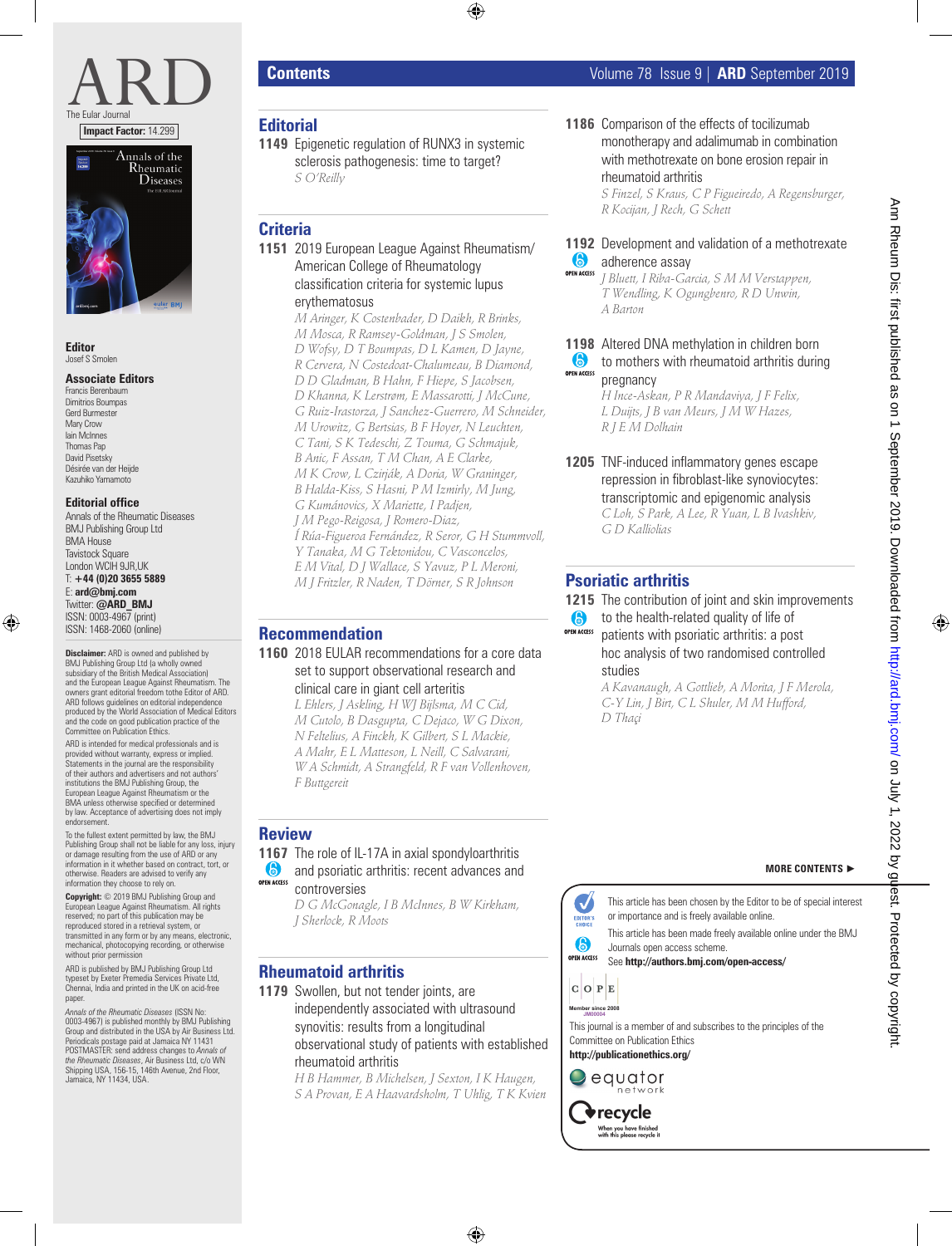## **Contents** Volume 78 Issue 9 | **ARD** September 2019

# **Spondyloarthritis**

1220 What constitutes the fat signal detected by MRI in the spine of patients with ankylosing spondylitis? A prospective study based on biopsies obtained during planned spinal osteotomy to correct hyperkyphosis or spinal stenosis

> *X Baraliakos, H Boehm, R Bahrami, A Samir, G Schett, M Luber, A Ramming, J Braun*

# **Systemic lupus erythematosus**

**1226** Fatigue in SLE: diagnostic and pathogenic impact of anti-N-methyl-D-aspartate receptor (NMDAR) autoantibodies

> *A Schwarting, T Möckel, F Lütgendorf, K Triantafyllias, S Grella, S Boedecker, A Weinmann, M Meineck, C Sommer, I Schermuly, A Fellgiebel, F Luessi, J Weinmann-Menke*



lupus erythematosus in at-risk individuals *N R Jog, K A Young, M E Munroe, M T Harmon, J M Guthridge, J A Kelly, D L Kamen, G S Gilkeson, M H Weisman, D R Karp, P M Gaffney, J B Harley, D J Wallace, J M Norris, J A James*

# **Systemic sclerosis**

EDITOR'S<br>CHOICE

- **1242** Predictors of disease worsening defined by progression of organ damage in diffuse **OPEN ACCESS** systemic sclerosis: a European Scleroderma Trials and Research (EUSTAR) analysis *M Becker, N Graf, R Sauter, Y Allanore, J Curram, C P Denton, D Khanna, M Matucci-Cerinic, J de Oliveira Pena, J E Pope, O Distler, EUSTAR Collaborators*
- **1249** Low RUNX3 expression alters dendritic cell function in patients with systemic sclerosis and contributes to enhanced fibrosis

*A J Affandi, T Carvalheiro, A Ottria, J CA Broen, L Bossini-Castillo, R G Tieland, L van Bon, E Chouri, M Rossato, J S Mertens, S Garcia, A Pandit, L MG de Kroon, R B Christmann, J Martin, J AG van Roon, T RDJ Radstake, W Marut*

#### **1260** Blockade of CCL24 with a monoclonal OPEN ACCESS antibody ameliorates experimental dermal and pulmonary fibrosis

*A Mor, M Segal Salto, A Katav, N Barashi, V Edelshtein, M Manetti, Y Levi, J George, M Matucci-Cerinic*

**1269** Acyltransferase skinny hedgehog regulates TGFβ-dependent fibroblast activation in SSc *R Liang, R Kagwiria, A Zehender, C Dees, C Bergmann, A Ramming, D Krasowska, M Michalska-Jakubus, A Kreuter, M E Kraner, G Schett, J H W Distler*

# **Behcet's disease**

**1274** Critical role of neutrophil extracellular traps (NETs) in patients with Behcet's disease *A Le Joncour, R Martos, S Loyau, N Lelay, A Dossier, A Cazes, P Fouret, F Domont, T Papo, M Jandrot-Perrus, M-C Bouton, P Cacoub, N Ajzenberg, D Saadoun, Y Boulaftali*

# **Letters**

- **1283** Optimal time between the last methotrexate administration and seasonal influenza vaccination in rheumatoid arthritis: post hoc analysis of a randomised clinical trial *J K Park, Y Choi, K L Winthrop, Y W Song, E B Lee*
- **1285** Differing contribution of methotrexate polyglutamates to adalimumab blood levels as compared with etanercept *T Dervieux, J M Kremer, M E Weinblatt*
- **1286** Clinical characteristics of patients with alphagalactosidase A gene variants in a German multicentre cohort of early undifferentiated arthritis *S Vordenbäumen, R Brinks, J G Richter, K Albrecht, M Schneider*
- **1287** Smoking does not protect patients with axial spondyloarthritis from attacks of uveitis *S S Zhao, G J Macfarlane, G T Jones, K Gaffney, D M Hughes, R J Moots, N J Goodson*
- **1288** Relationship between exposure to air pollutants and development of systemic autoimmune rheumatic diseases: a nationwide populationbased case–control study *K-T Tang, B-J Tsuang, K-C Ku, Y-H Chen, C-H Lin, D-Y Chen*
- **1291** Idiopathic inflammatory myopathies and antisynthetase syndrome: contribution of antisynthetase antibodies to improve current classification criteria

*M Greco, M J García de Yébenes, I Alarcón, A M Brandy-García, Í Rúa-Figueroa, E Loza, L Carmona*